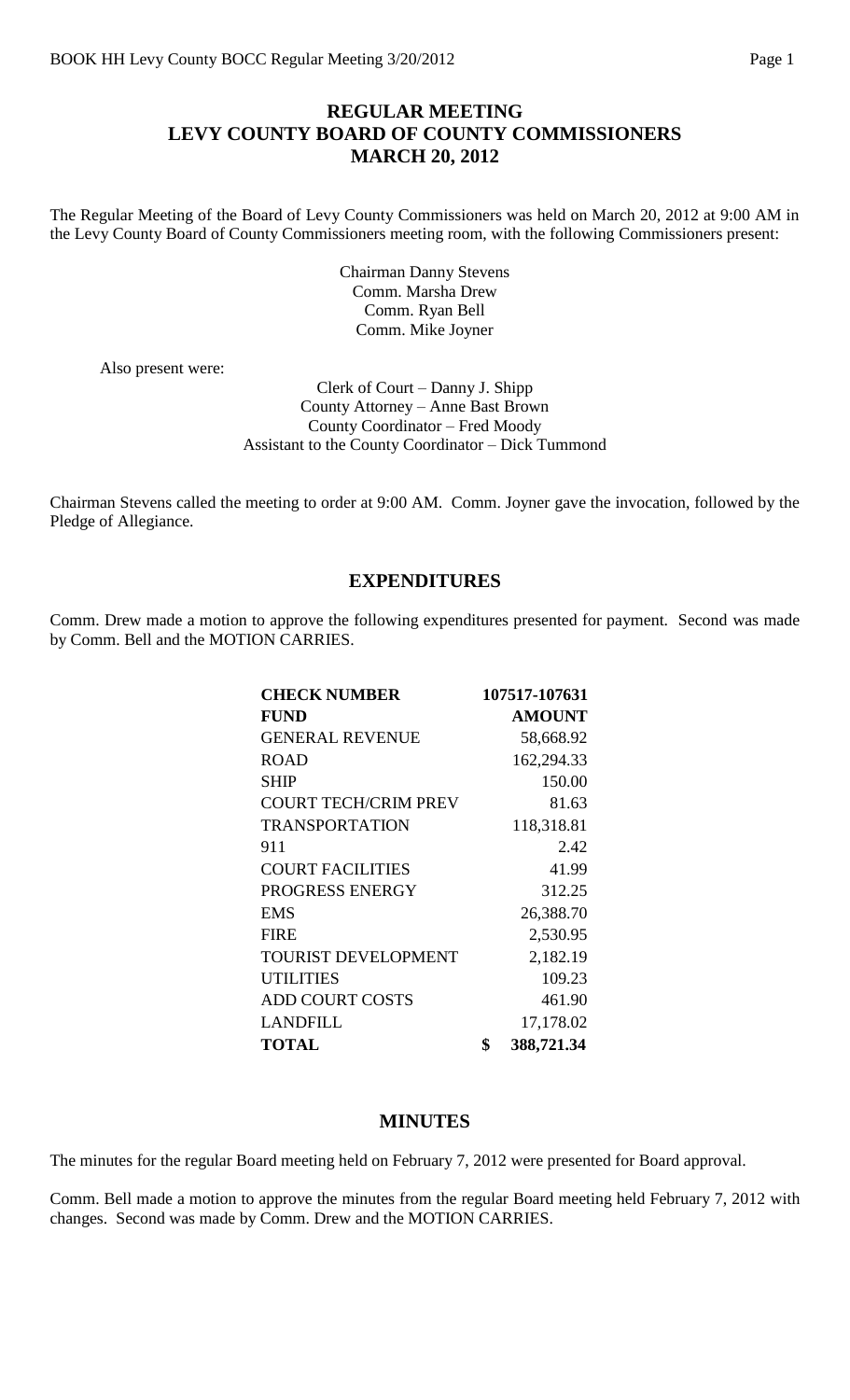# **STUDENTS WORKING AGAINST TOBACCO (S.W.A.T.)**

A. Request the adoption of Resolution 2012-19 urging tobacco retailers to consider the cessation of the sale and marketing of flavored tobacco products due to youth appeal and negative health impacts in Levy County; providing an effective date.

Kristina Zachry spoke to the Board and requested approval of Resolution 2012-19 urging tobacco retailers to consider the cessation of the sale and marketing of flavored tobacco products due to youth appeal and negative health impacts in Levy County. The following members of S.W.A.T. (Students Working Against Tobacco) spoke: Ansley Pense, Casey Renally, and David Hallman.

Comm. Drew read into public record the title of Resolution 2012-19 and made a motion to approve. Second was made by Comm. Bell.

Comm. Stevens re-stated his position from the previous meeting where this item was brought up as he would rather target the tobacco manufacturers, as he does not feel it is the Board's place to tell retailers what to do.

Comm. Joyner encouraged the SWAT group to approach individual retailers with their request.

Comments and concerns were voiced by Renate Cannon and Alta Brewer.

After further discussion, the votes were as follows:

Yes No Comm. Joyner Comm. Stevens Comm. Bell Comm. Drew

The MOTION CARRIES.

# **SUWANNEE RIVER WATER MANAGEMENT DISTRICT**

### Jon Dinges

A. Presentation on water supply to indicate the status of groundwater resources in North Florida and an update on the implementation of the Interagency Agreement between Suwannee River, St. Johns River and D.E.P. in respect to water supply issues.

Charlie Howder, Assistant Executive Director for the Suwannee River Water Management District first spoke to the Board and introduced Mr. Dinges and John Minnis.

Jon Dinges provided each Commissioner with a handout regarding the North Florida Regional Water Supply Partnership. Mr. Dinges then gave a presentation to the Board on the water supply to include the status of groundwater resources in North Florida and an update on the implementation of the Interagency Agreement between Suwannee River, St. Johns River and DEP in respect to water supply issues.

Members of the audience who spoke regarding this topic were: Renate Cannon, and Tammy Silva.

### **NATURE COAST BUSINESS DEVELOPMENT COUNCIL**

David Pieklik, Executive Director

A. Presenting Progress Report.

Mr. Pieklik gave a progress report of the Nature Coast Business Development Council to the Board.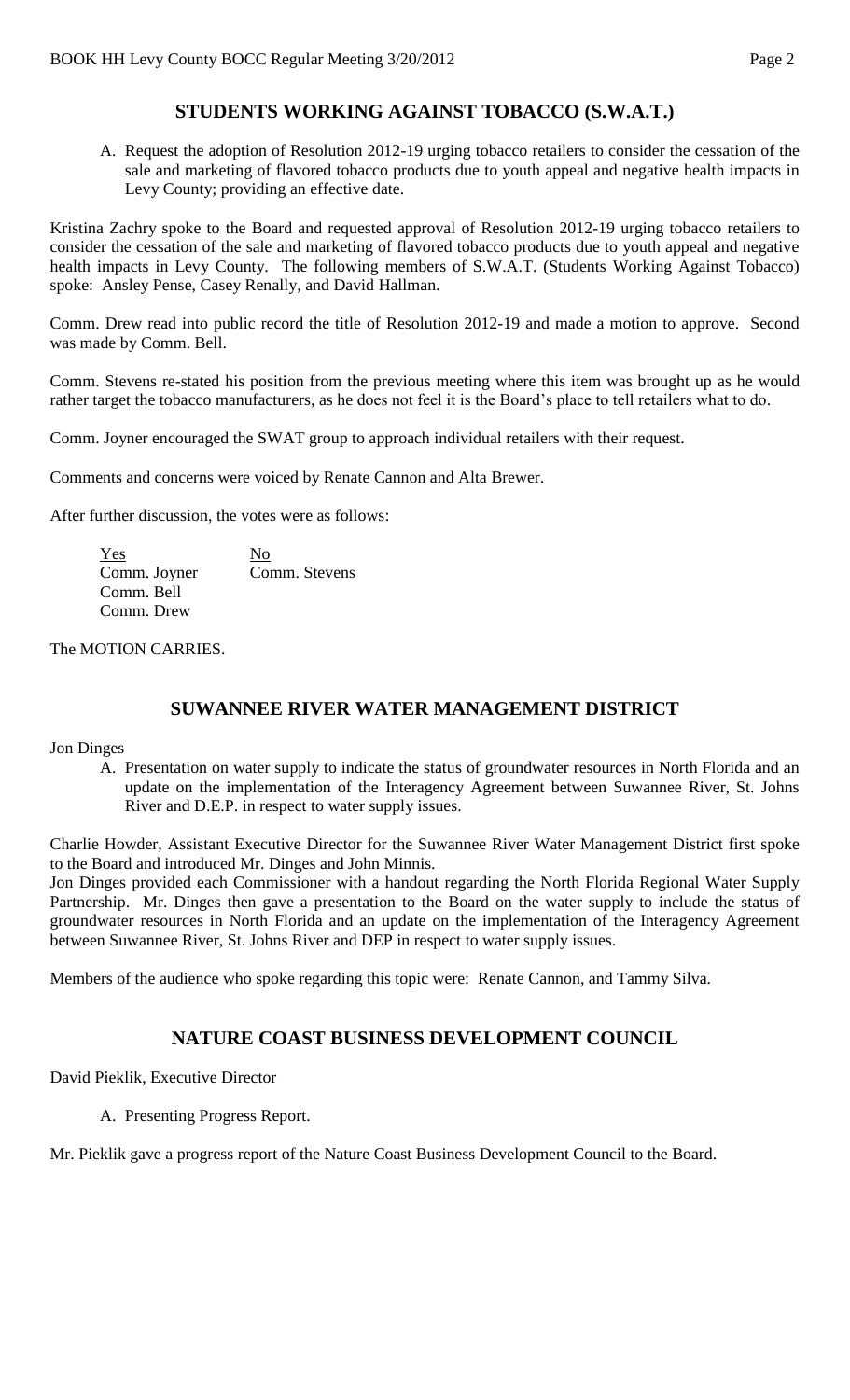## **911 ADDRESSING**

Mike West, 911 Coordinator

A. Requesting approval for agreement with Essential Management Solutions, LLC.

Mr. West requested Board approval for the Agreement with Essential Management Solutions, LLC and stated a grant has been obtained to cover the cost of the Agreement which is \$55,480.

Comm. Drew made a motion to approve the Agreement with Essential Management Solutions, LLC as requested. Second was made by Comm. Bell and the MOTION CARRIES.

# **LYNN E. SLAUGHTER**

A. Follow-up on Sheriff's Office.

Lynn Slaughter provided each Commissioner with information on an issue she had with the Sheriff's Department back in 2008 and requested the Board implement a Citizens Review Board.

After discussion, the Board agreed and informed Ms. Slaughter they cannot help with her issue and advised her she would need to deal with the Sheriff's Department.

Renee Slaughter then spoke to the Board on behalf of her mother.

## **DEPARTMENT REPORTS**

# **COUNTY ATTORNEY**

Anne Bast Brown

A. Adoption of Resolution urging Governor Scott to veto HB 5301 (Medicaid Cost Shift).

Atty. Brown requested Board approval of Resolution 2012-20 urging Governor Scott to veto HB 5301, which shifts costs of disputed Medicaid bills to the counties and local taxpayers.

Comm. Drew made a motion to approve Resolution 2012-20 as requested. Second was made by Comm. Bell and the MOTION CARRIES.

# **COUNTY COORDINATOR**

Fred Moody, County Coordinator

A. Presenting letters of Agreement with Nabors, Giblin & Nickerson, P.A. for:

- 1. Fire Protection Assessment Program.
- 2. EMS, Road Maintenance and Solid Waste Assessment Programs.

Mr. Moody presented and requested Board approval of the Letter of Agreement with Nabors, Giblin & Nickerson, P.A. for the Fire Protection Assessment Program and the EMS, Road Maintenance and Solid Waste Assessment Programs. The fees for professional services for the Fire Protection Assessment Program are: \$12,000 to Nabors, Giblin & Nickerson, P.A. and \$18,500 to Government Services Group, Inc. The fees for professional services for the EMS, Road Maintenance and Solid Waste Assessment Programs are: \$25,500.

Comm. Bell made a motion to approve the Letter of Agreement with Nabors, Giblin & Nickerson, P.A. for the Fire Protection Assessment Program and the EMS, Road Maintenance and Solid Waste Assessment Programs as requested. Second was made by Comm. Drew and the MOTION CARRIES.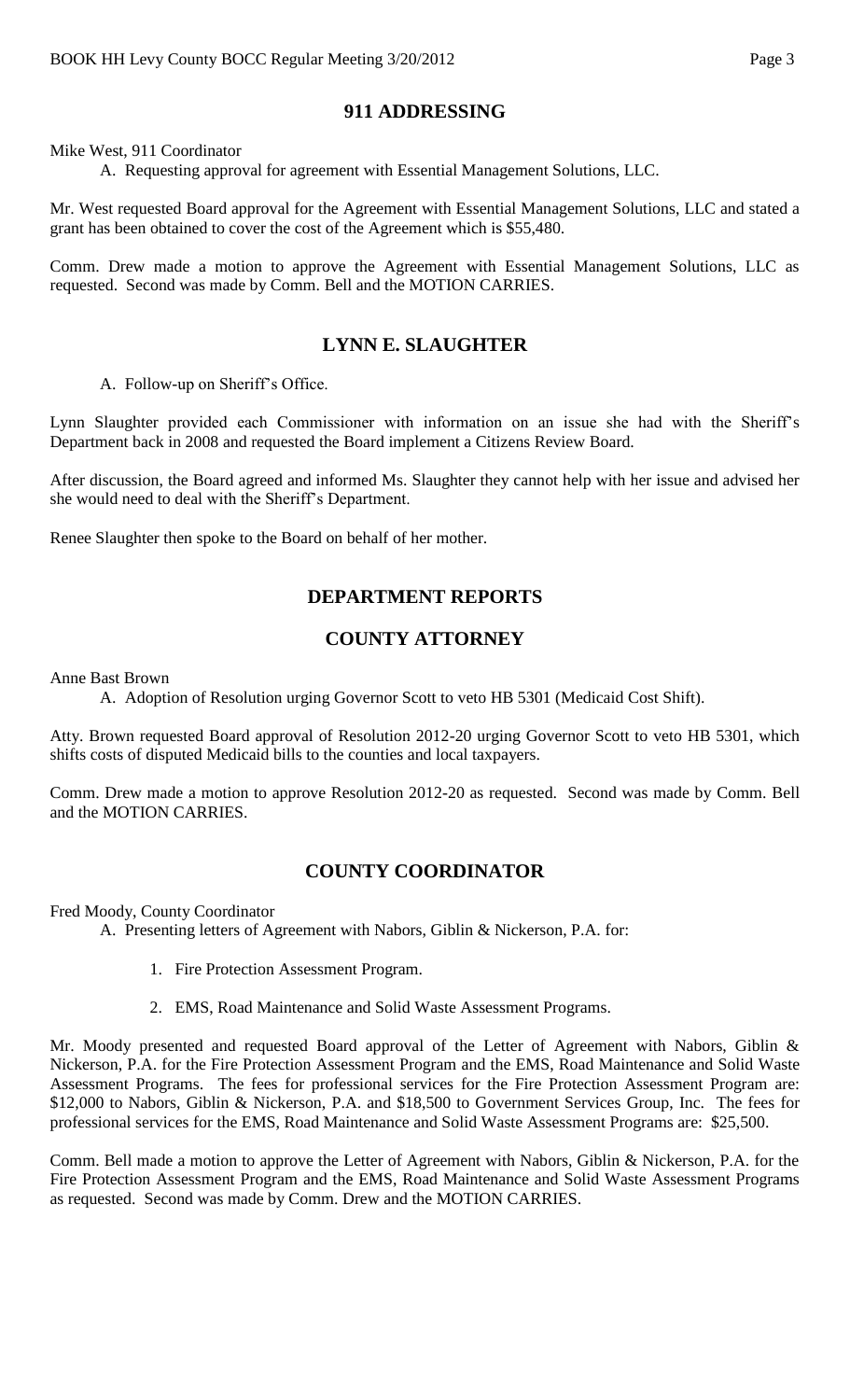3. Impact Fee Programs Update.

Mr. Moody requested Board approval of the Impact Fee Programs updates for Parks and Recreation, Roads and EMS. The expected fees and cost for professional services can be accomplished for a not-to-exceed fee of \$8,500. Mr. Moody explained this amount does not include Roads.

Comm. Bell made a motion to approve the Impact Fee Programs Update as requested. Second was made by Comm. Drew and the MOTION CARRIES.

B. Request approval to solicit RFP's for consulting services required in connection with proposed projects at the George T. Lewis Airport.

Mr. Moody requested Board approval to solicit RFP's for consulting services required in connection with proposed projects at the George T. Lewis Airport

Comm. Bell made a motion to approve soliciting RFP's for consulting services as requested. Second was made by Comm. Joyner and the MOTION CARRIES.

# **EMERGENCY MANAGEMENT**

Mark Johnson, Director

A. Request to accept the Agreement for Professional Services between Withlacoochee Regional Planning Council (WRPC) and Levy County.

Mr. Johnson requested Board approval to accept the Agreement for Professional Services between Withlacoochee Regional Planning Council (WRPC) and Levy County. Mr. Johnson explained this Agreement is for Professional Services for technical assistance and coordination of the 2012 Levy County Hurricane exercise between the WRPC and Levy County which is scheduled for May 24<sup>th</sup> in Cedar Key. The complete project amount is \$14,740.65.

Comm. Bell made a motion to accept the Agreement for Professional Services between Withlacoochee Regional Planning Council and Levy County. Second was made by Comm. Joyner and the MOTION CARRIES.

## **CORRESPONDENCE**

Karen Blackburn

A. Presenting proof of publication for the redistricting advertisements.

Mrs. Blackburn presented to the Board for proof of publication for the redistricting advertisements as required by Florida Statutes.

### **ROAD DEPARTMENT**

Bruce Greenlee, Administrative Road Superintendent

A. Request approval of Resolution 2012-16; authorizing execution of a Railroad Reimbursement Agreement for the installation of grade crossing traffic control devices, and future maintenance and adjustment of said devices, providing for the expenditure of funds; and providing when this resolution shall take effect.

Mr. Greenlee requested Board approval of Resolution 2012-16; authorizing execution of a RR Reimbursement Agreement with the State of Florida Department of Transportation and the Florida Northern Railroad. The crossing is at CR 464 and SE 55th St. near Williston. Mr. Greenlee stated Levy County's portion of the annual maintenance is about \$1,700.

Comm. Joyner made a motion to approve Resolution 2012-16 as requested. Second was made by Comm. Bell and the MOTION CARRIES.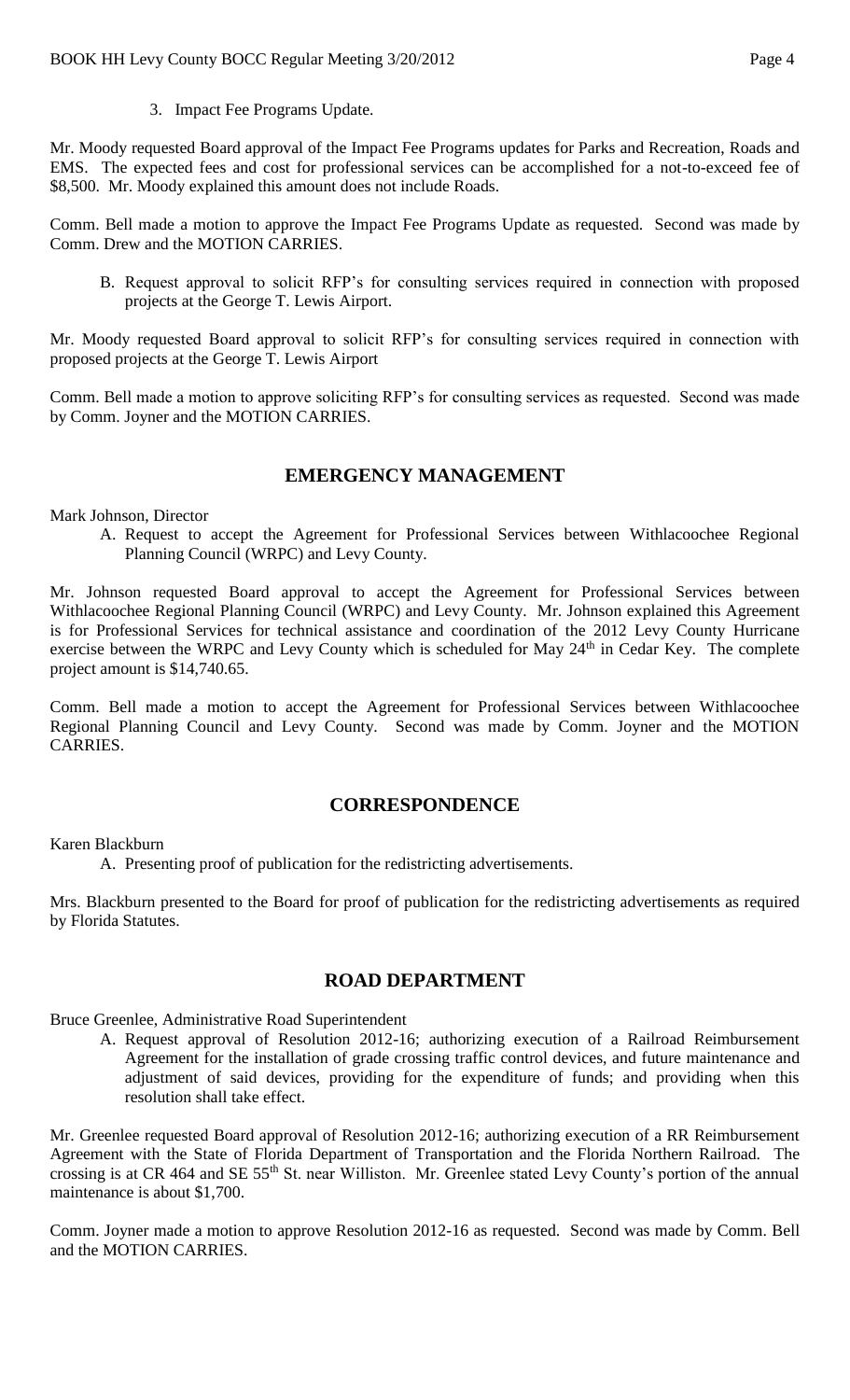Mr. Greenlee requested the Board hear a non-agenda item.

Comm. Bell made a motion to hear a non-agenda item. Second was made by Comm. Drew and the MOTION CARRIES.

Mr. Greenlee requested Board permission to get quotes for pit blasting, not to exceed \$8,000 - \$9,000.

Comm. Bell made a motion to approve the Road Department getting quotes for pit blasting as requested. Second was made by Comm. Joyner and the MOTION CARRIES.

### **SHIP**

Dick Tummond, Assistant to County Coordinator

Presenter: Debbie R. Roumelis Planning and Development Services

Request to authorize the Board Chairman or the County Coordinator to request and execute a modification to the NSP3 grant budget.

Ms. Roumelis spoke to the Board and explained the Florida Department of Economic Opportunity discovered they had issued an incorrect amount in the "set aside" category of the NSP3 grant for very low income rental housing. Ms. Roumelis presented the Board with a revised budget and explained the adjustments made.

Comm. Drew made a motion to authorize the Board Chairman or County Coordinator to request and execute a modification to the NSP3 grant budget. Second was made by Comm. Bell and the MOTION CARRIES.

The meeting recessed at 11:16 A.M. The meeting reconvened at 11:27 A.M.

# **COMMISSIONER'S REPORTS**

Comm. Drew stated she had met with Wendy Crawford, the Director of Purchasing in Citrus County and received information regarding their purchasing procedures. She will come back to the Board with her findings once she had compiled all the information she has gathered.

Comm. Bell made a motion to hear a non agenda item. Second was made by Comm. Drew and the MOTION CARRIES.

Comm. Bell spoke with the Commissioners of the newspaper advertising issue. After research, Comm. Bell stated the maximum spent on advertising for the Board is around \$6,000. Comm. Bell stated he had asked representatives from both of the local newspapers to be in attendance today.

Andy Andrews and Tom Broeck both spoke to the Board.

After discussion, Comm. Bell made a motion to continue "business as usual" for the remainder of the calendar year. Second was made by Comm. Drew and the MOTION CARRIES.

Renate Cannon requested the Board keep non-agenda items limited to emergencies only.

Comm. Stevens

A. Ratification of a Memorandum of Agreement.

Comm. Stevens presented and explained a Memorandum of Agreement to the Board. After a recent meeting with Chief Judge Lott, and subsequent actions taken by her, Comm. Stevens asked if board would make a motion to "not" sign the Memorandum of Agreement.